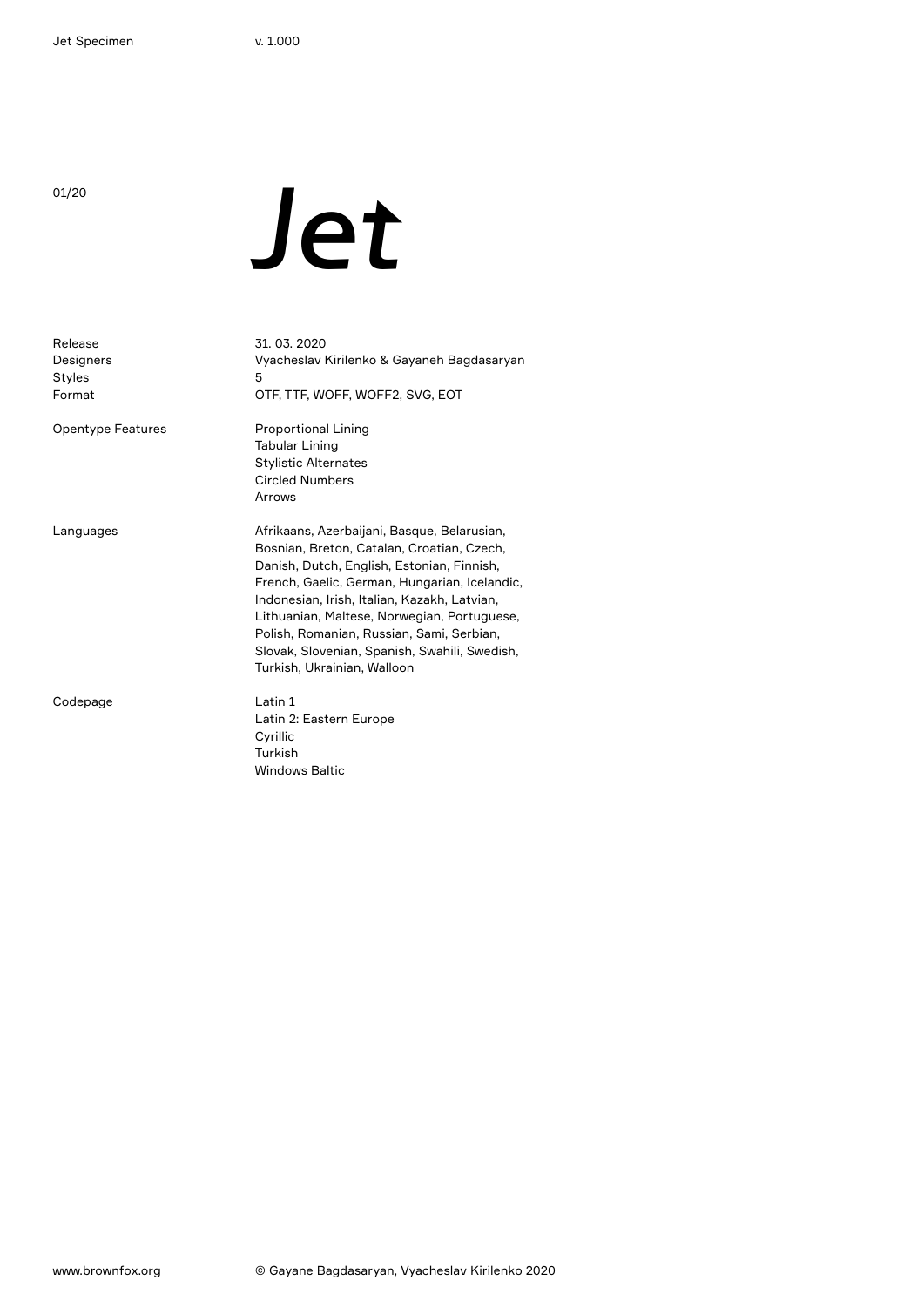02/20 Styles

### Jet Light Jet Regular Jet Medium **Jet Bold** Jet Black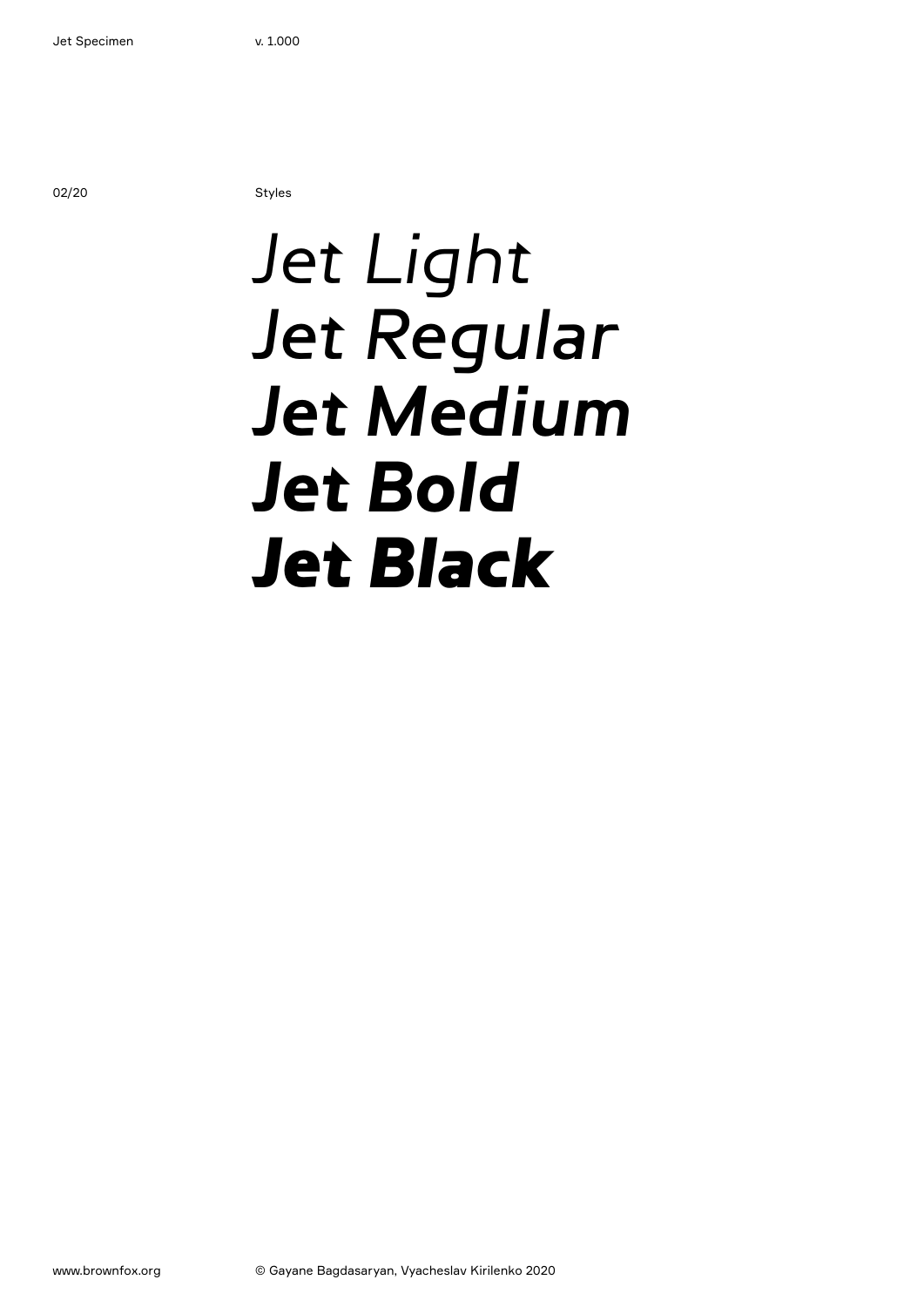03/20 Glyphs

| Latin Capitals                 | ABCDEFGHIJKLMNOPQRSTUVWXYZ                       |
|--------------------------------|--------------------------------------------------|
| Latin Lowercase                | abcdefghijklmnopgrstuvwxyz                       |
| <b>Proportional Lining</b>     | 0123456789                                       |
| <b>Tabular Lining</b>          | 0123456789                                       |
| <b>Discretionary Ligatures</b> | fffifilJij                                       |
| <b>Stylistic Alternates</b>    | àáâãäåāăąågĝğġģtțťŧ                              |
| Punctuation                    | !;?¿.,:;-----'\()[]{}¦    +#****§""","",o«»_@&%% |
| Miscellaneous                  | <sub>^¶</sub> e{#©®®™№●○■□▲△✓X                   |
| <b>Mathematical Operators</b>  | Ω∂∆∏π+−±×÷=≠<>≤≥~≈Σ√μ∞∫◊°¬                       |
| Numerators, Denominators       | 1012345678910123456789                           |
| Superscript, Subscript         | H0123456789H0123456789                           |
| Fractions                      | $\frac{1}{4}$ $\frac{1}{2}$ $\frac{3}{4}$        |
| <b>Proportional Currency</b>   | \$€£¥₽₸₿⋔₺₹ <i><del>ſ</del>¢¤</i>                |
| <b>Tabular Currency</b>        | <i><b>\$€£¥₽₸₿⋔₺₹f¢¤</b></i>                     |
| <b>Accented Capitals</b>       | <i>ÀÁÂÃÄÅĀĂĀAÅÆÆĆĈČČÇĎĐÈÉÊĚËĒĔĖĘĜĞĠĢ</i>         |
|                                | ĤĦÌÍĨĨĨĨĮİĴĶĹĻĽĿŁŃŇŇŅŊÒÓÔÕÖØØŌŐŒŔŘR              |
|                                | ŚŜŠȘŞŤŢŦŢÙÚÛŨŨŨŨŮŰŲŴŴŴŴŶŶŸŹŽŻZĐ                  |
|                                | Þß                                               |
| <b>Accented Lowercase</b>      | àáâãäåāăąåææćĉčċçďđèéêěëēĕėęĝğġģĥħìíîïīīj        |
|                                | ĵĸķĺļľŀłńňñņŋòóôõöøǿōőœŕřŗśŝšșşťţŧţùúûüũūŭű      |
|                                | ůyẁẃŵẅýŷÿźžżzðþfß                                |
| Arrows                         | $+1$ $+15$ $\lambda$ $\lambda$ $\lambda$         |
| <b>Circled Numbers</b>         | 000000000000000000                               |
| <b>Cyrillic Capitals</b>       | <u>АБВГДЕЁЖЗИЙКЛМНОПРСТУФХЦЧШЩЪЫЬ</u>            |
|                                | ӬЮЯЂЋЃҐЄЅІЇЈЉЊЌЎЏҒҚҢҮҰҺӘӨ                        |
| <b>Cyrillic Lowercase</b>      | абвгдеёжзийклмнопрстуфхцчшщъыьэюяђћ              |
|                                | ŕґєѕіїјљњќўџғқңүұhәө                             |
|                                |                                                  |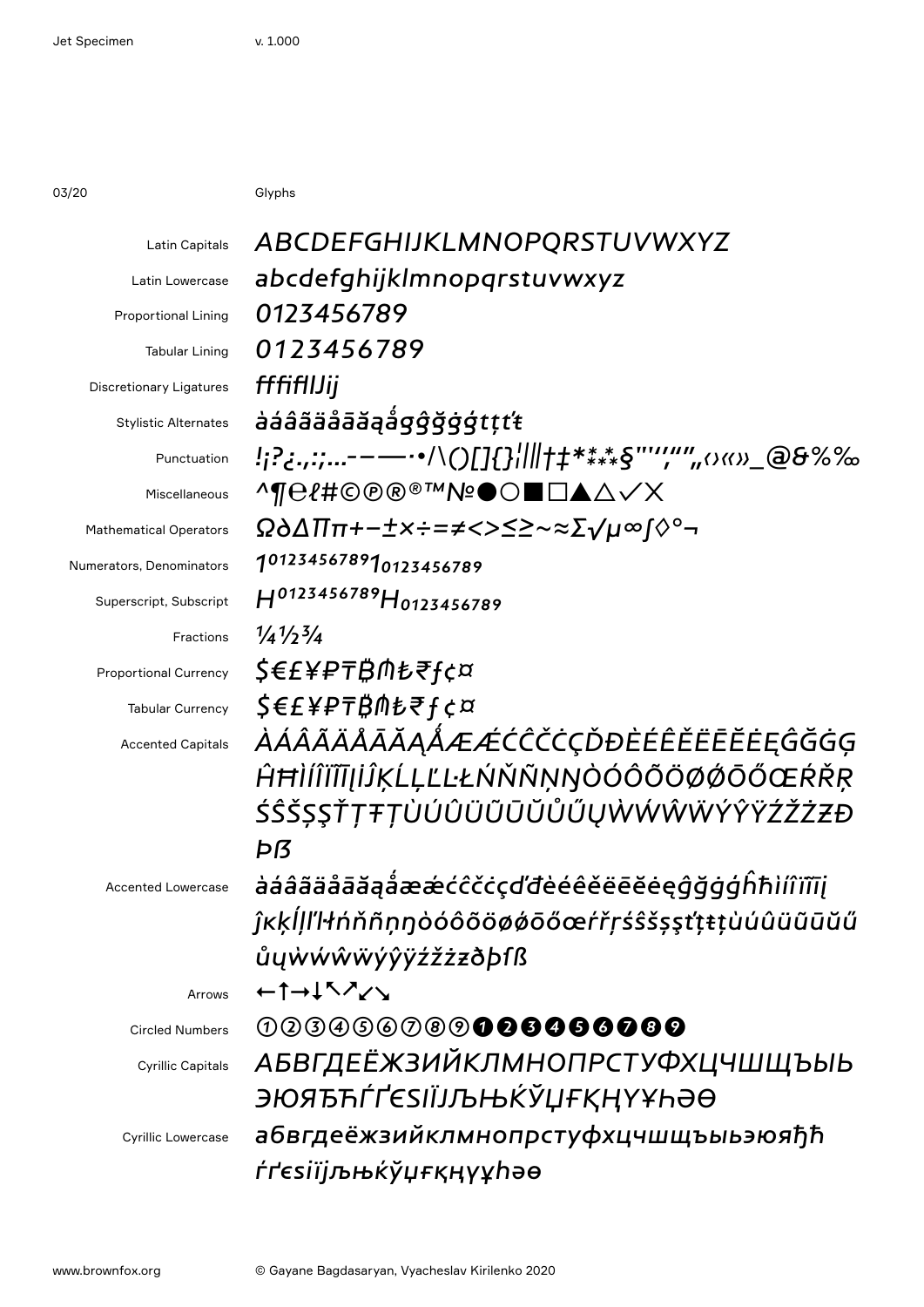04/20 Open Type Features (off/on)

| <b>Tabular Lining</b>        | 10.508        | 10.508                          |
|------------------------------|---------------|---------------------------------|
| Fraction                     | 25/6 59/100   | $25/6$ $59/100$                 |
| Numerators, Denominators     | 182 142       | 18 <sup>2</sup> 14 <sub>2</sub> |
| Superscript, Subscript       | West2 H2O     | West <sup>2</sup> $H_2O$        |
| Ordinals                     | 1a            | 1 <sub>a</sub>                  |
| Stylistic Alternates (Set 1) | $A - Z$       | $A \rightarrow Z$               |
| Stylistic Alternates (Set 2) | (8)           | (8)                             |
| Stylistic Alternates (Set 3) | (8)           | 0                               |
| Stylistic Alternates (Set 4) | <b>Taketa</b> | <b>Taketa</b>                   |
| Stylistic Alternates (Set 5) | Katsuragi     | Katsuragi                       |
| Stylistic Alternates (Set 6) | Matsumoto     | Matsumoto                       |
|                              |               |                                 |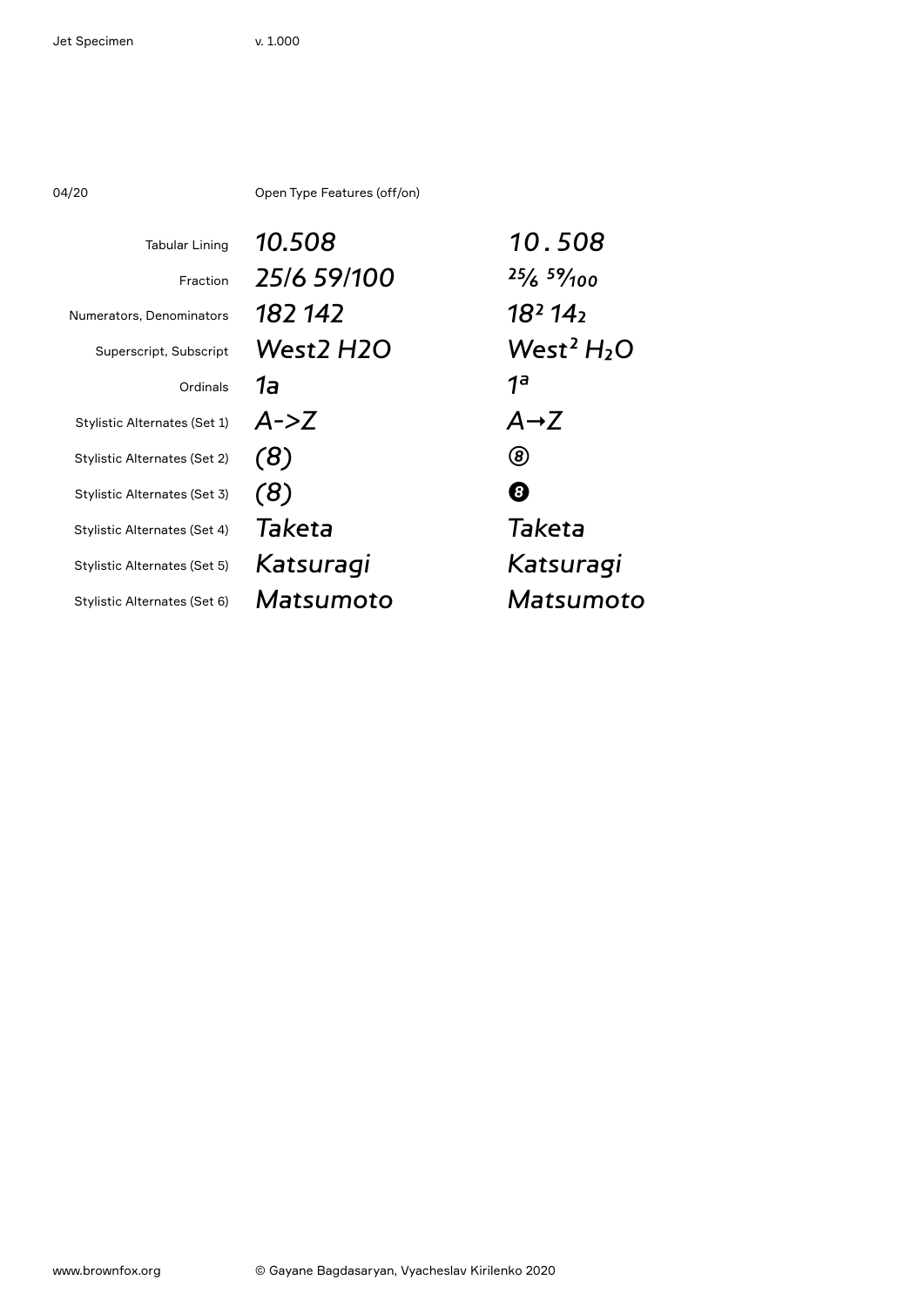05/20 Light

### 48 points, 50 leading

## Stock car racing is a set of vehicles that race over a speedway track

Stock car racing is a set of vehicles that race over a speedway track, organized by NASCAR. While once stock cars,

Stock car racing is a set of vehicles that race over a speedway track, organized by NASCAR. While once stock cars, the vehicles are now purpose built, but resemble the body design and shape of production cars. Bootleggers throughout

36 points, 40 leading

24 points, 28 leading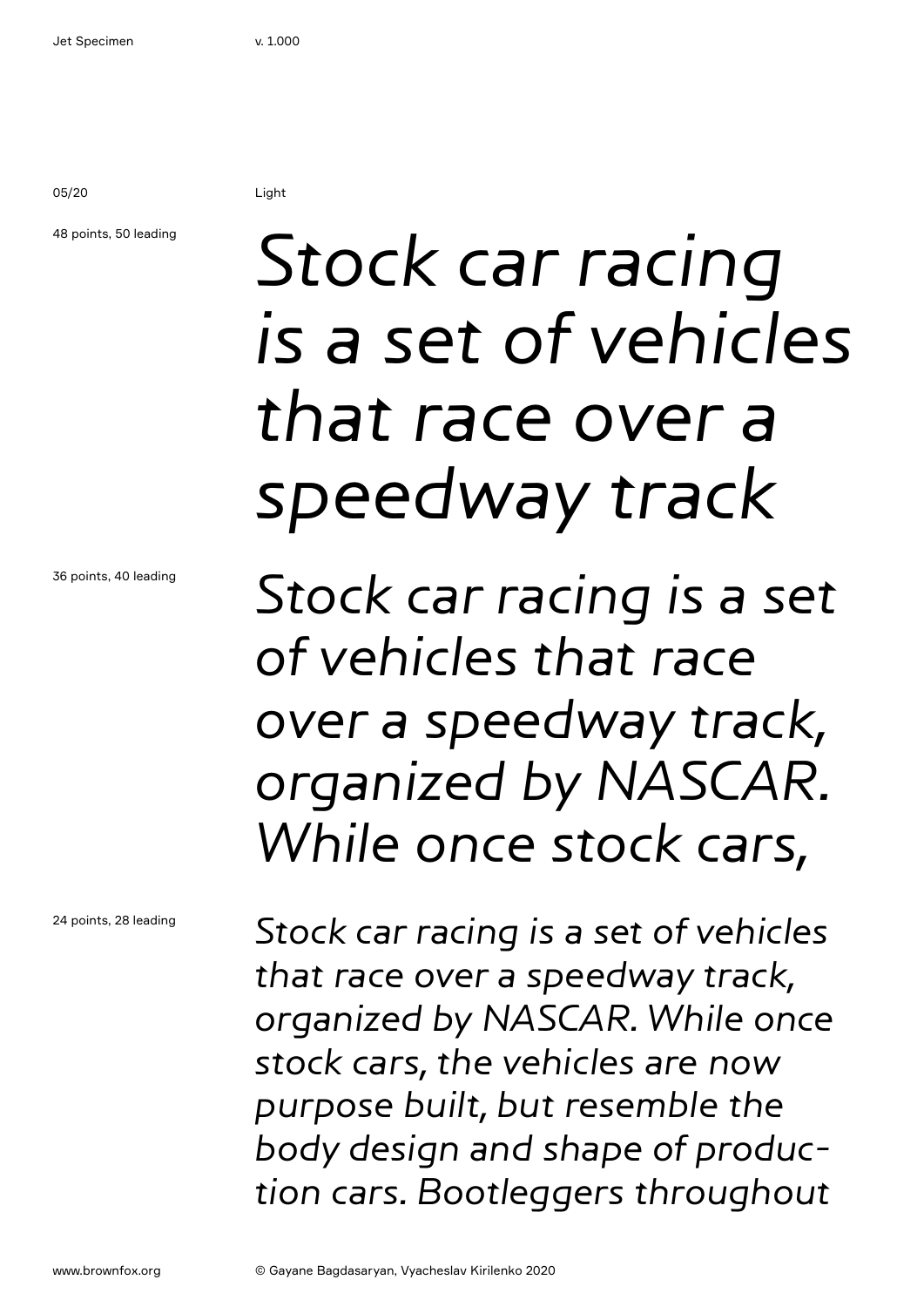06/20 Light

14 points, 18.5 leading Stock car racing is a set of vehicles that race over a speedway track, organized by NASCAR. While once stock cars, the vehicles are now purpose built, but resemble the body design and shape of production cars. Bootleggers throughout the Carolinas are often credited for the origins of NASCAR due to the resistance during the prohibition. Many of the vehicles were modified to increase top speed and handling, to provide the bootleggers with an advantage toward the vehicles local law enforcement would use in the area. An important part to the modifications of stock cars, was to increase the performance of the vehicle while also maintaining the same exterior look giving

12 points, 16 leading Stock car racing is a set of vehicles that race over a speedway track, organized by NASCAR. While once stock cars, the vehicles are now purpose built, but resemble the body design and shape of production cars. Bootleggers throughout the Carolinas are often credited for the origins of NASCAR due to the resistance during the prohibition. Many of the vehicles were modified to increase top speed and handling, to provide the bootleggers with an advantage toward the vehicles local law enforcement would use in the area. An important part to the modifications of stock cars, was to increase the performance of the vehicle while also maintaining the same exterior look giving it the name Stock car racing. Many legends in NASCAR originated as bootleggers in the Great Smoky Mountains of North Carolina like Junior Johnson. Organized oval racing began on Daytona Beach in Florida as a hobby but quickly gained inter-

9 points, 12 leading

Stock car racing is a set of vehicles that race over a speedway track, organized by NAS-CAR. While once stock cars, the vehicles are now purpose built, but resemble the body design and shape of production cars. Bootleggers throughout the Carolinas are often credited for the origins of NASCAR due to the resistance during the prohibition. Many of the vehicles were modified to increase top speed and handling, to provide the bootleggers with an advantage toward the vehicles local law enforcement would use in the area. An important part to the modifications of stock cars, was to increase the performance of the vehicle while also maintaining the same exterior look giving it the name Stock car rac-

ing. Many legends in NASCAR originated as bootleggers in the Great Smoky Mountains of North Carolina like Junior Johnson. Organized oval racing began on Daytona Beach in Florida as a hobby but quickly gained interest from all over the country. As oval racing became larger and larger, a group gathered in hopes to form a sanctioning body for the sport. NASCAR was organized in 1947, to combine flat track oval racing of production cars. Daytona Beach and Road Course was founded where land speed records were set on the beach, and including part of A1A. The highlight of the stock car calendar is the season-opening Daytona 500, also nicknamed 'The Great American Race' which is held at Daytona International Speed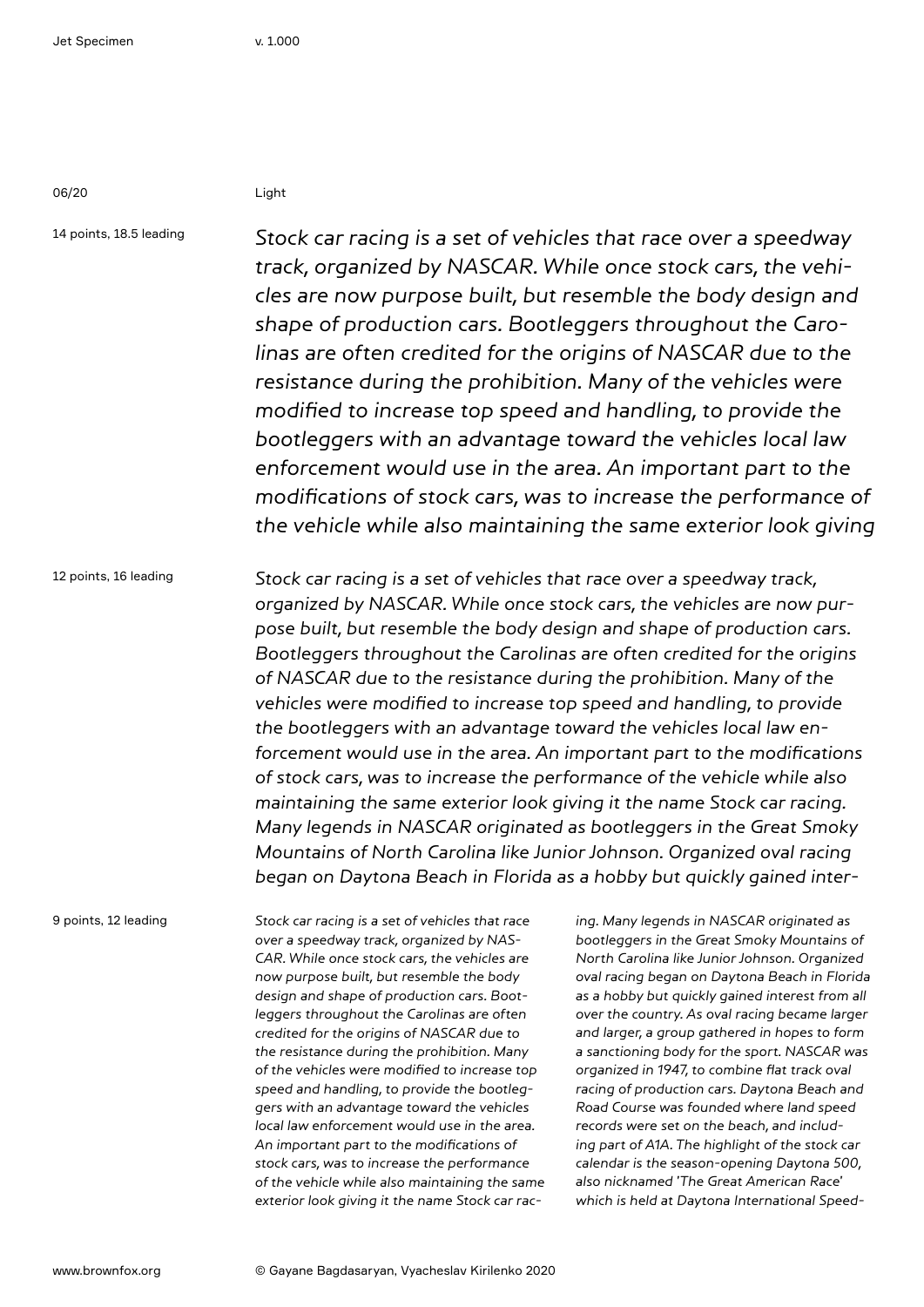07/20 Light

German, French 9 points, 12 leading

Danish, Spanish 9 points, 12 leading

Czech, Russian 9 points, 12 leading

Er warf sich auf sein Bett und nahm vom Waschtisch einen schönen Apfel, den er sich gestern abend für das Frühstück vorbereitet hatte. Jetzt war er sein einziges Frühstück und jedenfalls, wie er sich beim ersten großen Bissen versicherte, viel besser, als das Frühstück aus dem schmutzigen Nachtcafé gewesen wäre, das er durch die Gnade der Wächter hätte bekommen können. Er fühlte sich wohl und zuversichtlich, in der Bank versäumte er zwar heute vormittag seinen Dienst, aber das war bei der verhältnismäßig hohen Stellung, die er dort einnahm, leicht entschuldigt. Sollte er die wirkliche Entschuldigung anführen? Er gedachte es zu tun, Würde man ihm nicht glauben, was in diesem Fall begreiflich war,

Dersom der ingen evig Bevidsthed var i et Menneske, dersom der til Grund for Alt kun laae en vildt gjærende Magt, der vridende sig i dunkle Lidenskaber frembragte Alt, hvad der var stort og hvad der var ubetydeligt, dersom en bundløs Tomhed, aldrig mættet, skjulte sig under Alt, hvad var da Livet Andet end Fortvivlelse? Dersom det forholdt sig saaledes, dersom der intet helligt Baand var, der sammenknyttede Menneskeheden, dersom den ene Slægt stod op efter den anden som Løvet i Skoven, dersom den ene Slægt afløste den anden som Fuglesangen i Skoven, dersom Slægten gik gjennem Verden, som Skibet gaaer gjennem Havet, som Veiret gjennem Ørkenen, en tankeløs og ufrugtbar Gjerning

Pocítil tehdy nevysvětlitelnou lásku k té téměř neznámé dívce; zdálo se mu, že je to dítě, které někdo položil do ošatky vytřené smolou a poslal po vodě řeky, aby ji Tomáš vylovil na břeh své postele. Zůstala u něho týden, než se uzdravila, a pak zase odjela do svého města vzdáleného dvě stě kilometrů od Prahy. A tehdy přišla ta chvíle, o které jsem mluvil a která mi připadá jako klíč k jeho životu: stoj í u okna, dívá se do dvora na zdi protěj ších činžáků a přemýšlí: Má ji pozvat do Prahy natrvalo? Bál se té odpovědnosti. Kdyby ji teď k sobě pozval, přijela by za ním, aby mu nabídla celý svůj život. Anebo se j í už nemá hlásit? To by znamenalo, že Tereza zůstane servírkou v restauraci jednoho zapadlého města a on ji už

Ma mère, quand il fut question d'avoir pour la première fois M. de Norpois à dîner, ayant exprimé le regret que le Professeur Cottard fût en voyage et qu'elle-même eût entièrement cessé de fréquenter Swann, car l'un et l'autre eussent sans doute intéressé l'ancien Ambassadeur, mon père répondit qu'un convive éminent, un savant illustre, comme Cottard, ne pouvait jamais mal faire dans un dîner, mais que Swann, avec son ostentation, avec sa manière de crier sur les toits ses moindres relations, était un vulgaire esbrouffeur que le Marquis de Norpois eût sans doute trouvé selon son expression, «puant». Or cette réponse de mon père demande quelques mots d'explication, certaines personnes se

Muchos años después, frente al pelotón de fusilamiento, el coronel Aureliano Buendía había de recordar aquella tarde remota en que su padre lo llevó a conocer el hielo. Macondo era entonces una aldea de veinte casas de barro y cañabrava construidas a la orilla de un río de aguas diáfanas que se precipitaban por un lecho de piedras pulidas, blancas y enormes como huevos prehistóricos. El mundo era tan reciente, que muchas cosas carecían de nombre, y para mencionarlas había que señalarías con el dedo. Todos los años, por el mes de marzo, una familia de gitanos desarrapados plantaba su carpa cerca de la aldea, y con un grande alboroto de pitos y timbales daban a conocer los nuevos inventos. Primero llevaron

Сам Кречмар не только не был Магде противен—он даже нравился ей. У него была мягкая, благородная наружность, от него веяло душистым тальком и хорошим табаком. Разумеется, густое счастье её первой любви было неповторимо. Она запрещала себе вспоминать Мюллера, меловую бледность его щёк, горячий мясистый рот, длинные, всепонимающие руки. Когда она всё-таки вспоминала, как он покинул её, ей сразу опять хотелось выпрыгнуть из окна или открыть газовый кран. Кречмар мог до некоторой степени успокоить её, утолить жар,—как те прохладные листья подорожника, которые так приятно прикладывать к воспалённому месту. А кроме всего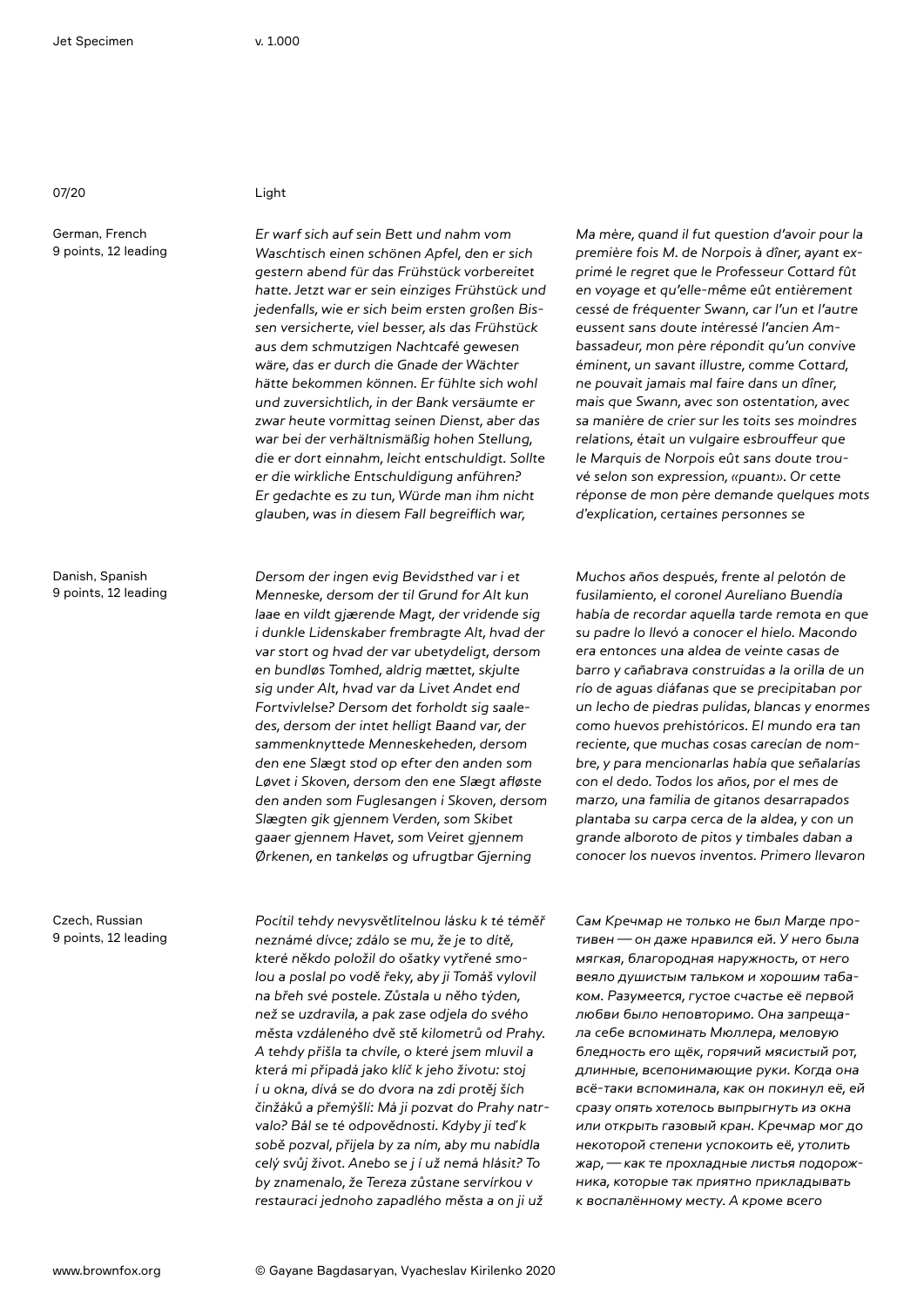08/20 Regular

### 48 points, 50 leading

Stock car racing is a set of vehicles that race over a speedway track

Stock car racing is a set of vehicles that race over a speedway track, organized by NASCAR. While once stock cars,

Stock car racing is a set of vehicles that race over a speedway track, organized by NASCAR. While once stock cars, the vehicles are now purpose built, but resemble the body design and shape of production cars. Bootleggers throughout

36 points, 40 leading

24 points, 28 leading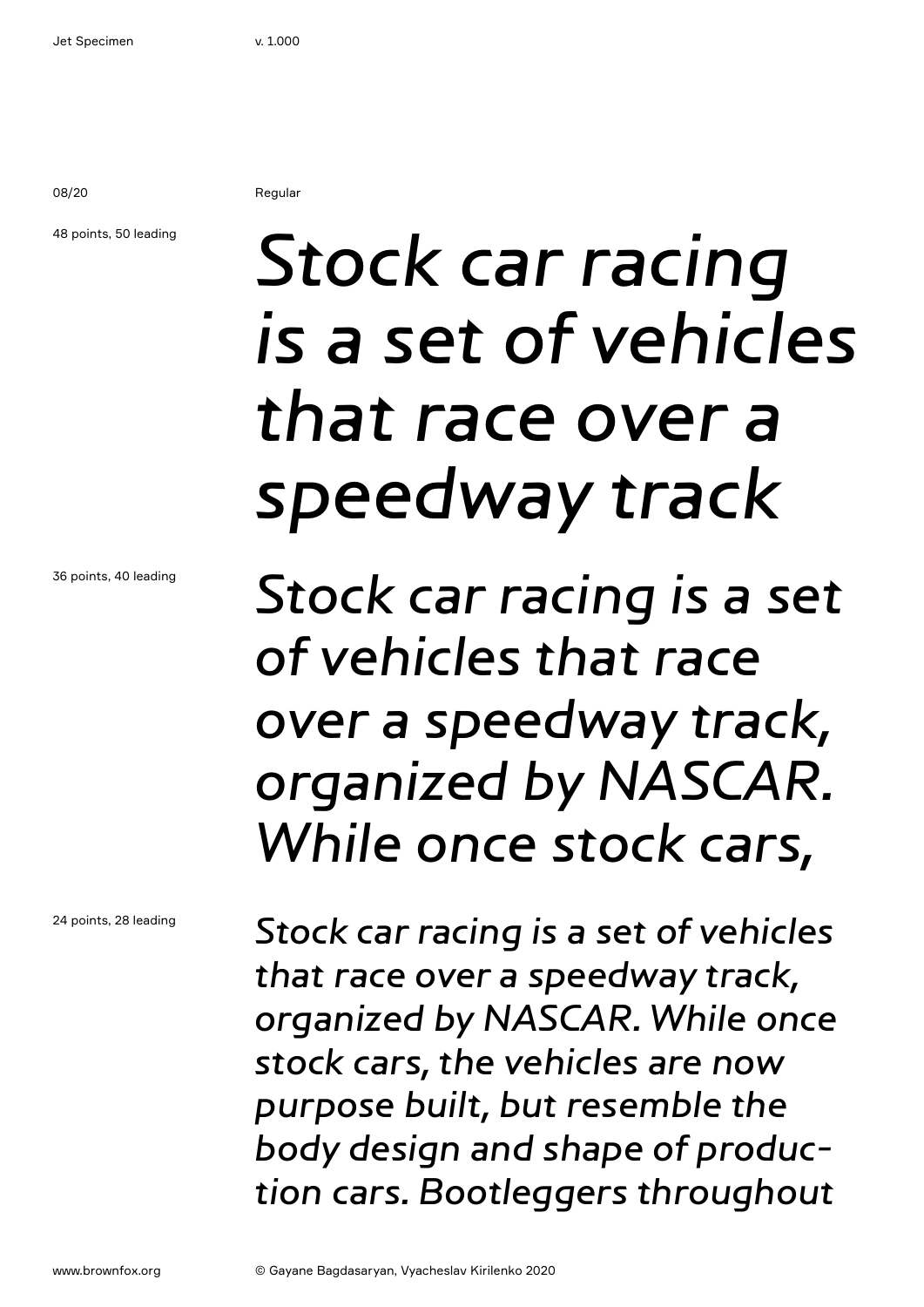09/20 Regular

14 points, 18.5 leading

Stock car racing is a set of vehicles that race over a speedway track, organized by NASCAR. While once stock cars, the vehicles are now purpose built, but resemble the body design and shape of production cars. Bootleggers throughout the Carolinas are often credited for the origins of NASCAR due to the resistance during the prohibition. Many of the vehicles were modified to increase top speed and handling, to provide the bootleggers with an advantage toward the vehicles local law enforcement would use in the area. An important part to the modifications of stock cars, was to increase the performance of the vehicle while also maintaining the same exterior look

12 points, 16 leading Stock car racing is a set of vehicles that race over a speedway track, organized by NASCAR. While once stock cars, the vehicles are now purpose built, but resemble the body design and shape of production cars. Bootleggers throughout the Carolinas are often credited for the origins of NASCAR due to the resistance during the prohibition. Many of the vehicles were modified to increase top speed and handling, to provide the bootleggers with an advantage toward the vehicles local law enforcement would use in the area. An important part to the modifications of stock cars, was to increase the performance of the vehicle while also maintaining the same exterior look giving it the name Stock car racing. Many legends in NASCAR originated as bootleggers in the Great Smoky Mountains of North Carolina like Junior Johnson. Organized oval racing began on Daytona Beach in Florida as a hobby but quickly gained inter-

9 points, 12 leading

Stock car racing is a set of vehicles that race over a speedway track, organized by NASCAR. While once stock cars, the vehicles are now purpose built, but resemble the body design and shape of production cars. Bootleggers throughout the Carolinas are often credited for the origins of NASCAR due to the resistance during the prohibition. Many of the vehicles were modified to increase top speed and handling, to provide the bootleggers with an advantage toward the vehicles local law enforcement would use in the area. An important part to the modifications of stock cars, was to increase the performance of the vehicle while also maintaining the same exterior look giving it the name Stock car racing. Many

legends in NASCAR originated as bootleggers in the Great Smoky Mountains of North Carolina like Junior Johnson. Organized oval racing began on Daytona Beach in Florida as a hobby but quickly gained interest from all over the country. As oval racing became larger and larger, a group gathered in hopes to form a sanctioning body for the sport. NASCAR was organized in 1947, to combine flat track oval racing of production cars. Daytona Beach and Road Course was founded where land speed records were set on the beach, and including part of A1A. The highlight of the stock car calendar is the season-opening Daytona 500, also nicknamed 'The Great American Race' which is held at Daytona International Speed-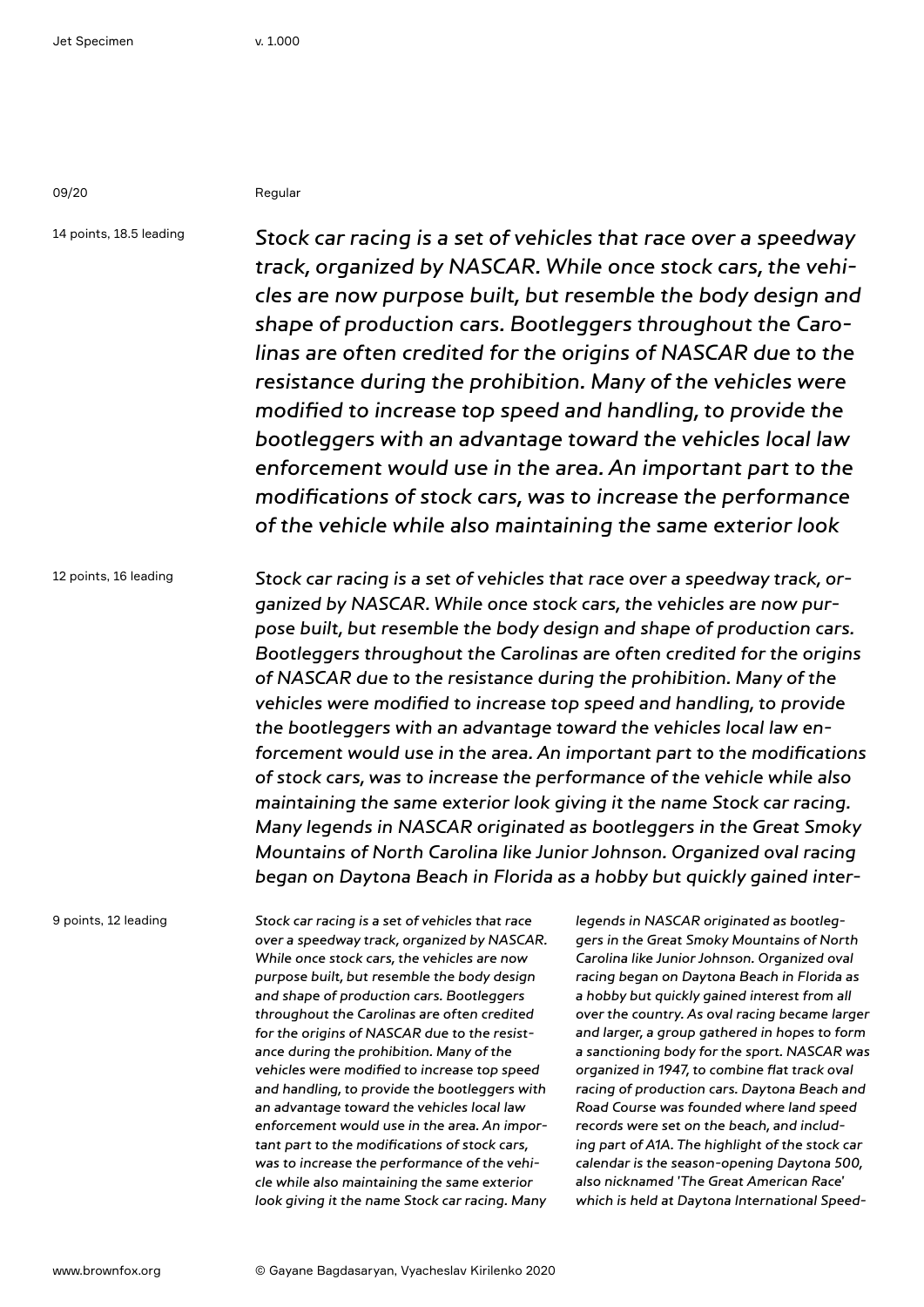German, French 9 points, 12 leading

Danish, Spanish 9 points, 12 leading

Czech, Russian 9 points, 12 leading

### 10/20 Regular

Er warf sich auf sein Bett und nahm vom Waschtisch einen schönen Apfel, den er sich gestern abend für das Frühstück vorbereitet hatte. Jetzt war er sein einziges Frühstück und jedenfalls, wie er sich beim ersten großen Bissen versicherte, viel besser, als das Frühstück aus dem schmutzigen Nachtcafé gewesen wäre, das er durch die Gnade der Wächter hätte bekommen können. Er fühlte sich wohl und zuversichtlich, in der Bank versäumte er zwar heute vormittag seinen Dienst, aber das war bei der verhältnismäßig hohen Stellung, die er dort einnahm, leicht entschuldigt. Sollte er die wirkliche Entschuldigung anführen? Er gedachte es zu tun, Würde man ihm nicht glauben, was in diesem Fall begreiflich war,

Dersom der ingen evig Bevidsthed var i et Menneske, dersom der til Grund for Alt kun laae en vildt gjærende Magt, der vridende sig i dunkle Lidenskaber frembragte Alt, hvad der var stort og hvad der var ubetydeligt, dersom en bundløs Tomhed, aldrig mættet, skjulte sig under Alt, hvad var da Livet Andet end Fortvivlelse? Dersom det forholdt sig saaledes, dersom der intet helligt Baand var, der sammenknyttede Menneskeheden, dersom den ene Slægt stod op efter den anden som Løvet i Skoven, dersom den ene Slægt afløste den anden som Fuglesangen i Skoven, dersom Slægten gik gjennem Verden, som Skibet gaaer gjennem Havet, som Veiret gjennem Ørkenen, en tankeløs og ufrugtbar Gjerning

Pocítil tehdy nevysvětlitelnou lásku k té téměř neznámé dívce; zdálo se mu, že je to dítě, které někdo položil do ošatky vytřené smolou a poslal po vodě řeky, aby ji Tomáš vylovil na břeh své postele. Zůstala u něho týden, než se uzdravila, a pak zase odjela do svého města vzdáleného dvě stě kilometrů od Prahy. A tehdy přišla ta chvíle, o které jsem mluvil a která mi připadá jako klíč k jeho životu: stoj í u okna, dívá se do dvora na zdi protěj ších činžáků a přemýšlí: Má ji pozvat do Prahy natrvalo? Bál se té odpovědnosti. Kdyby ji teď k sobě pozval, přijela by za ním, aby mu nabídla celý svůj život. Anebo se j í už nemá hlásit? To by znamenalo, že Tereza zůstane servírkou v restauraci jednoho zapadlého města a on ji už

Ma mère, quand il fut question d'avoir pour la première fois M. de Norpois à dîner, ayant exprimé le regret que le Professeur Cottard fût en voyage et qu'elle-même eût entièrement cessé de fréquenter Swann, car l'un et l'autre eussent sans doute intéressé l'ancien Ambassadeur, mon père répondit qu'un convive éminent, un savant illustre, comme Cottard, ne pouvait jamais mal faire dans un dîner, mais que Swann, avec son ostentation, avec sa manière de crier sur les toits ses moindres relations, était un vulgaire esbrouffeur que le Marquis de Norpois eût sans doute trouvé selon son expression, «puant». Or cette réponse de mon père demande quelques mots d'explication, certaines personnes se

Muchos años después, frente al pelotón de fusilamiento, el coronel Aureliano Buendía había de recordar aquella tarde remota en que su padre lo llevó a conocer el hielo. Macondo era entonces una aldea de veinte casas de barro y cañabrava construidas a la orilla de un río de aguas diáfanas que se precipitaban por un lecho de piedras pulidas, blancas y enormes como huevos prehistóricos. El mundo era tan reciente, que muchas cosas carecían de nombre, y para mencionarlas había que señalarías con el dedo. Todos los años, por el mes de marzo, una familia de gitanos desarrapados plantaba su carpa cerca de la aldea, y con un grande alboroto de pitos y timbales daban a conocer los nuevos inventos. Primero llevaron

Сам Кречмар не только не был Магде противен—он даже нравился ей. У него была мягкая, благородная наружность, от него веяло душистым тальком и хорошим табаком. Разумеется, густое счастье её первой любви было неповторимо. Она запрещала себе вспоминать Мюллера, меловую бледность его щёк, горячий мясистый рот, длинные, всепонимающие руки. Когда она всё-таки вспоминала, как он покинул её, ей сразу опять хотелось выпрыгнуть из окна или открыть газовый кран. Кречмар мог до некоторой степени успокоить её, утолить жар,—как те прохладные листья подорожника, которые так приятно прикладывать к воспалённому месту. А кроме всего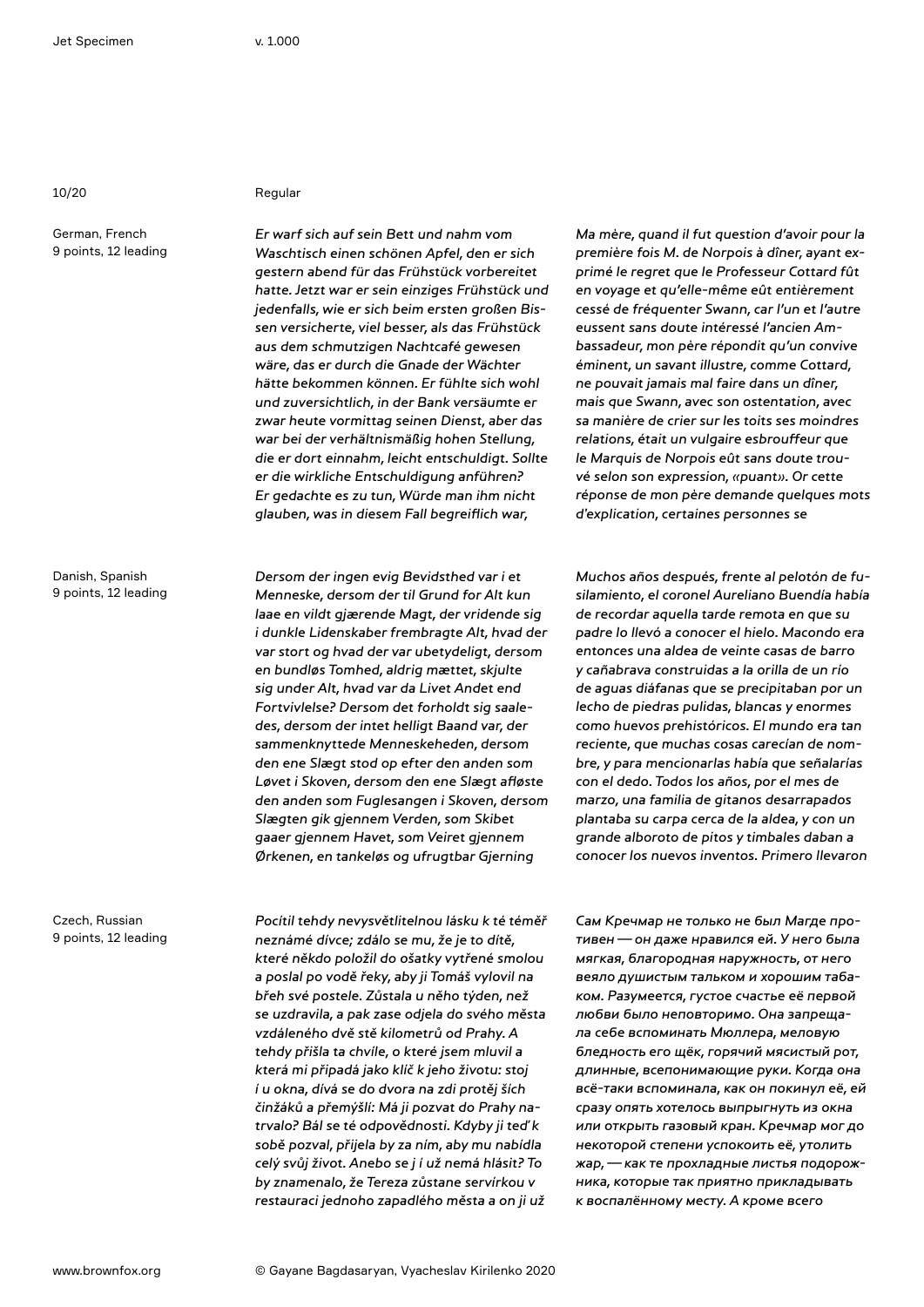11/20 Medium

### 48 points, 50 leading

## Stock car racing is a set of vehicles that race over a speedway track

Stock car racing is a set of vehicles that race over a speedway track, organized by NASCAR. While once stock cars,

Stock car racing is a set of vehicles that race over a speedway track, organized by NASCAR. While once stock cars, the vehicles are now purpose built, but resemble the body design and shape of production cars. Bootleggers throughout

36 points, 40 leading

24 points, 28 leading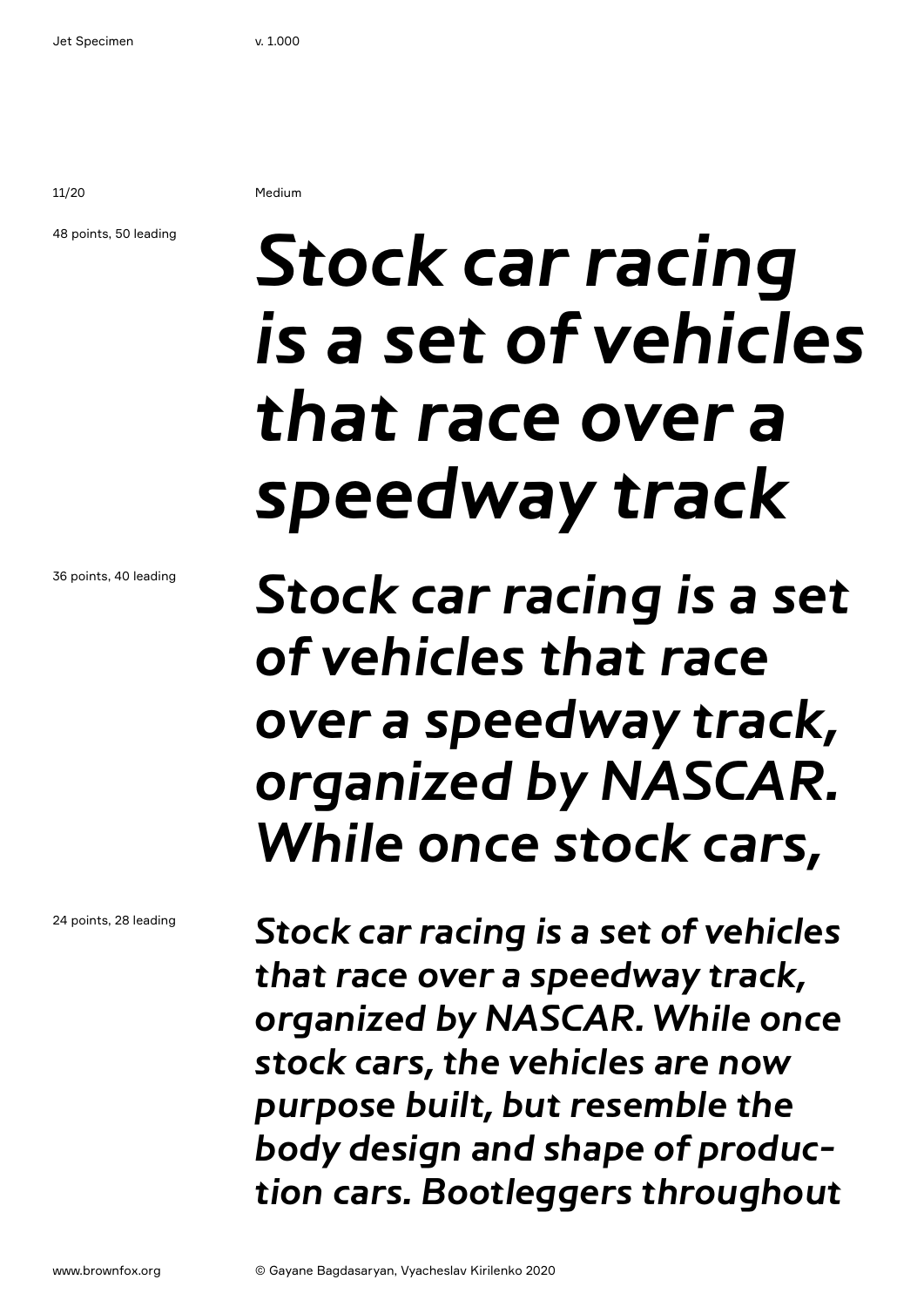12/20 Medium

14 points, 18.5 leading

Stock car racing is a set of vehicles that race over a speedway track, organized by NASCAR. While once stock cars, the vehicles are now purpose built, but resemble the body design and shape of production cars. Bootleggers throughout the Carolinas are often credited for the origins of NASCAR due to the resistance during the prohibition. Many of the vehicles were modified to increase top speed and handling, to provide the bootleggers with an advantage toward the vehicles local law enforcement would use in the area. An important part to the modifications of stock cars, was to increase the performance of the vehicle while also maintaining the same exte-

12 points, 16 leading Stock car racing is a set of vehicles that race over a speedway track, organized by NASCAR. While once stock cars, the vehicles are now purpose built, but resemble the body design and shape of production cars. Bootleggers throughout the Carolinas are often credited for the origins of NASCAR due to the resistance during the prohibition. Many of the vehicles were modified to increase top speed and handling, to provide the bootleggers with an advantage toward the vehicles local law enforcement would use in the area. An important part to the modifications of stock cars, was to increase the performance of the vehicle while also maintaining the same exterior look giving it the name Stock car racing. Many legends in NASCAR originated as bootleggers in the Great Smoky Mountains of North Carolina like Junior Johnson. Organized oval racing began on Daytona Beach in Florida as a hobby but

9 points, 12 leading

Stock car racing is a set of vehicles that race over a speedway track, organized by NAS-CAR. While once stock cars, the vehicles are now purpose built, but resemble the body design and shape of production cars. Bootleggers throughout the Carolinas are often credited for the origins of NASCAR due to the resistance during the prohibition. Many of the vehicles were modified to increase top speed and handling, to provide the bootleggers with an advantage toward the vehicles local law enforcement would use in the area. An important part to the modifications of stock cars, was to increase the performance of the vehicle while also maintaining the same exterior look giving it the name Stock car rac-

ing. Many legends in NASCAR originated as bootleggers in the Great Smoky Mountains of North Carolina like Junior Johnson. Organized oval racing began on Daytona Beach in Florida as a hobby but quickly gained interest from all over the country. As oval racing became larger and larger, a group gathered in hopes to form a sanctioning body for the sport. NASCAR was organized in 1947, to combine flat track oval racing of production cars. Daytona Beach and Road Course was founded where land speed records were set on the beach, and including part of A1A. The highlight of the stock car calendar is the season-opening Daytona 500, also nicknamed 'The Great American Race' which is held at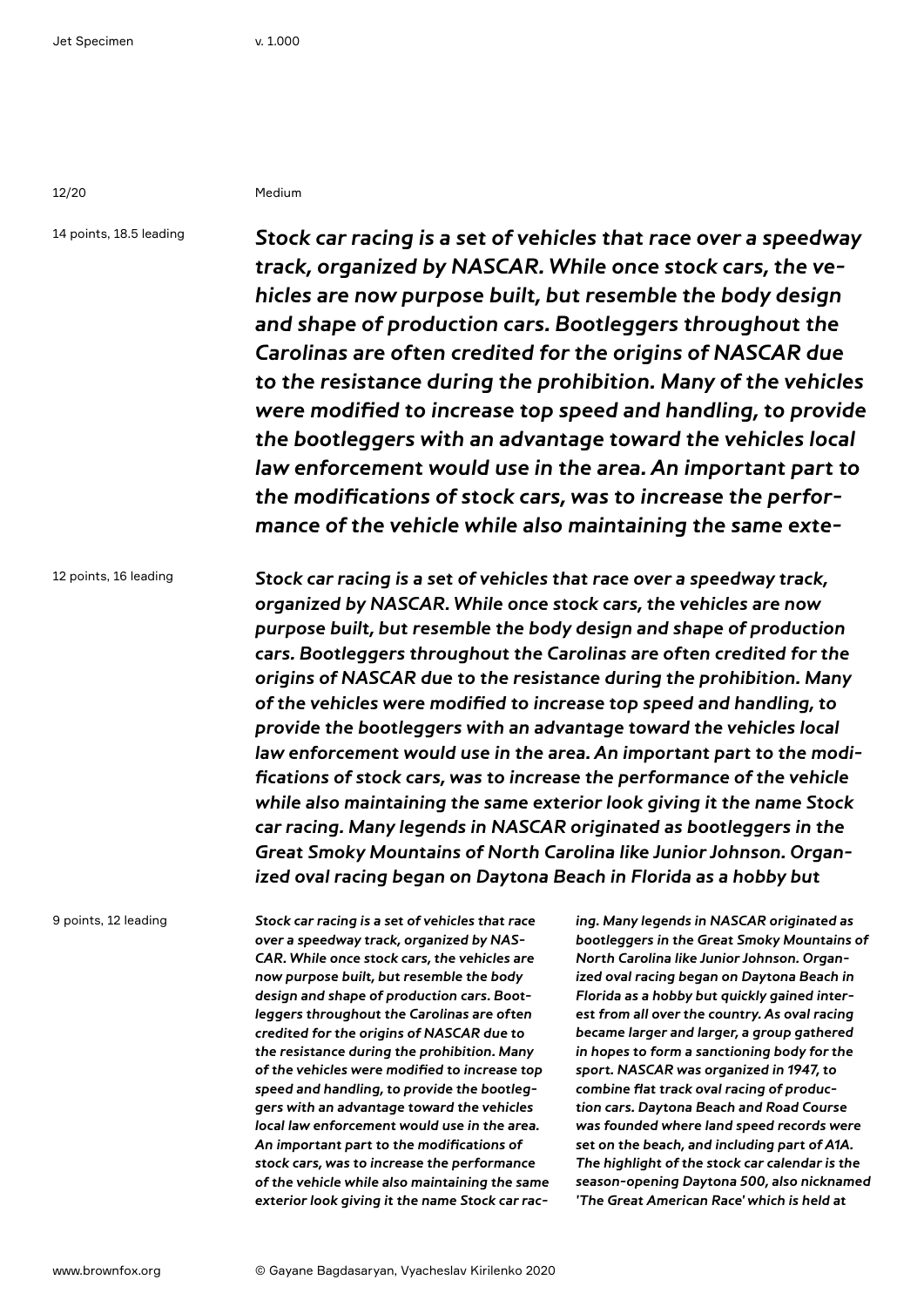German, French 9 points, 12 leading

Danish, Spanish 9 points, 12 leading

Czech, Russian 9 points, 12 leading

### 13/20 Medium

Er warf sich auf sein Bett und nahm vom Waschtisch einen schönen Apfel, den er sich gestern abend für das Frühstück vorbereitet hatte. Jetzt war er sein einziges Frühstück und jedenfalls, wie er sich beim ersten großen Bissen versicherte, viel besser, als das Frühstück aus dem schmutzigen Nachtcafé gewesen wäre, das er durch die Gnade der Wächter hätte bekommen können. Er fühlte sich wohl und zuversichtlich, in der Bank versäumte er zwar heute vormittag seinen Dienst, aber das war bei der verhältnismäßig hohen Stellung, die er dort einnahm, leicht entschuldigt. Sollte er die wirkliche Entschuldigung anführen? Er gedachte es zu tun, Würde man ihm nicht glauben, was in diesem

Dersom der ingen evig Bevidsthed var i et Menneske, dersom der til Grund for Alt kun laae en vildt gjærende Magt, der vridende sig i dunkle Lidenskaber frembragte Alt, hvad der var stort og hvad der var ubetydeligt, dersom en bundløs Tomhed, aldrig mættet, skjulte sig under Alt, hvad var da Livet Andet end Fortvivlelse? Dersom det forholdt sig saaledes, dersom der intet helligt Baand var, der sammenknyttede Menneskeheden, dersom den ene Slægt stod op efter den anden som Løvet i Skoven, dersom den ene Slægt afløste den anden som Fuglesangen i Skoven, dersom Slægten gik gjennem Verden, som Skibet gaaer gjennem Havet, som Veiret gjennem Ørkenen, en tankeløs og ufrugtbar

Pocítil tehdy nevysvětlitelnou lásku k té téměř neznámé dívce; zdálo se mu, že je to dítě, které někdo položil do ošatky vytřené smolou a poslal po vodě řeky, aby ji Tomáš vylovil na břeh své postele. Zůstala u něho týden, než se uzdravila, a pak zase odjela do svého města vzdáleného dvě stě kilometrů od Prahy. A tehdy přišla ta chvíle, o které jsem mluvil a která mi připadá jako klíč k jeho životu: stoj í u okna, dívá se do dvora na zdi protěj ších činžáků a přemýšlí: Má ji pozvat do Prahy natrvalo? Bál se té odpovědnosti. Kdyby ji teď k sobě pozval, přijela by za ním, aby mu nabídla celý svůj život. Anebo se j í už nemá hlásit? To by znamenalo, že Tereza zůstane servírkou v restauraci jednoho zapadlého města a on ji už

Ma mère, quand il fut question d'avoir pour la première fois M. de Norpois à dîner, ayant exprimé le regret que le Professeur Cottard fût en voyage et qu'elle-même eût entièrement cessé de fréquenter Swann, car l'un et l'autre eussent sans doute intéressé l'ancien Ambassadeur, mon père répondit qu'un convive éminent, un savant illustre, comme Cottard, ne pouvait jamais mal faire dans un dîner, mais que Swann, avec son ostentation, avec sa manière de crier sur les toits ses moindres relations, était un vulgaire esbrouffeur que le Marquis de Norpois eût sans doute trouvé selon son expression, «puant». Or cette réponse de mon père demande quelques mots d'explication, certaines personnes se

Muchos años después, frente al pelotón de fusilamiento, el coronel Aureliano Buendía había de recordar aquella tarde remota en que su padre lo llevó a conocer el hielo. Macondo era entonces una aldea de veinte casas de barro y cañabrava construidas a la orilla de un río de aguas diáfanas que se precipitaban por un lecho de piedras pulidas, blancas y enormes como huevos prehistóricos. El mundo era tan reciente, que muchas cosas carecían de nombre, y para mencionarlas había que señalarías con el dedo. Todos los años, por el mes de marzo, una familia de gitanos desarrapados plantaba su carpa cerca de la aldea, y con un grande alboroto de pitos y timbales daban a conocer los nuevos

Сам Кречмар не только не был Магде противен—он даже нравился ей. У него была мягкая, благородная наружность, от него веяло душистым тальком и хорошим табаком. Разумеется, густое счастье её первой любви было неповторимо. Она запрещала себе вспоминать Мюллера, меловую бледность его щёк, горячий мясистый рот, длинные, всепонимающие руки. Когда она всё-таки вспоминала, как он покинул её, ей сразу опять хотелось выпрыгнуть из окна или открыть газовый кран. Кречмар мог до некоторой степени успокоить её, утолить жар,—как те прохладные листья подорожника, которые так приятно прикладывать к воспалённому месту. А кроме всего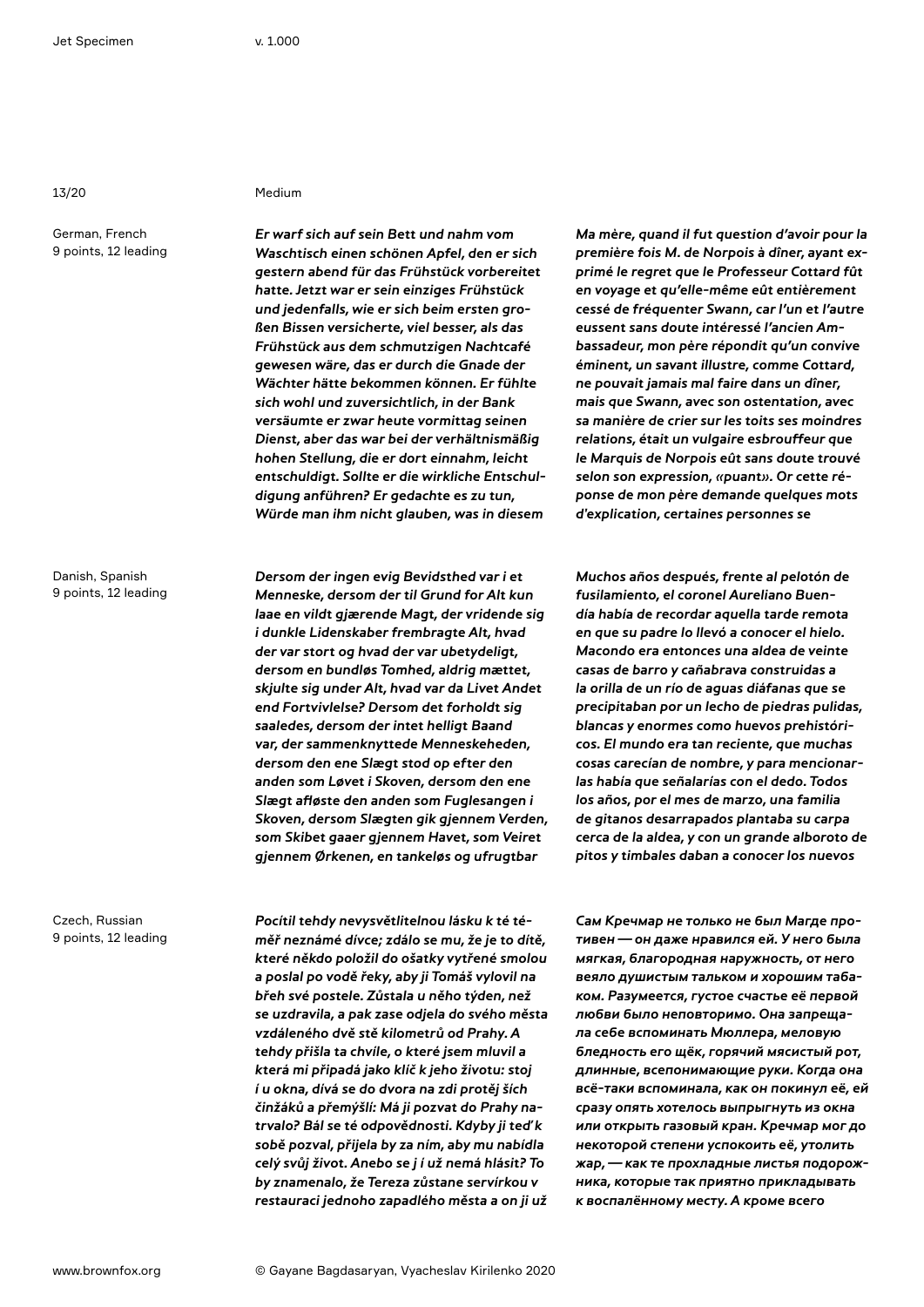14/20 Bold

### 48 points, 50 leading

## **Stock car racing is a set of vehicles that race over a speedway track**

36 points, 40 leading

24 points, 28 leading

**Stock car racing is a set of vehicles that race over a speedway track, organized by NASCAR. While once stock cars,** 

**Stock car racing is a set of vehicles that race over a speedway track, organized by NASCAR. While once stock cars, the vehicles are now purpose built, but resemble the body design and shape of production cars. Bootleggers throughout**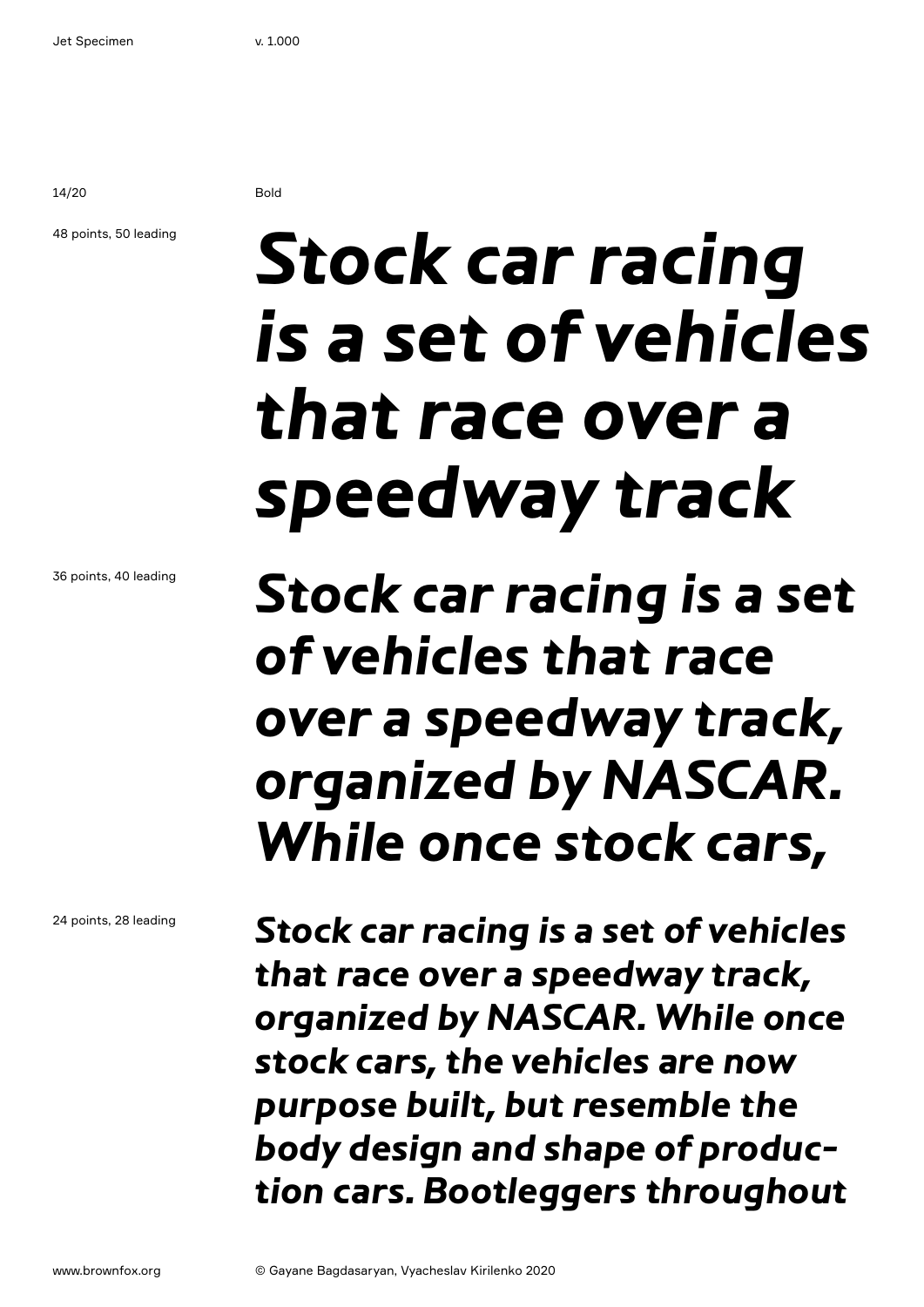15/20 Bold

14 points, 18.5 leading

**Stock car racing is a set of vehicles that race over a speedway track, organized by NASCAR. While once stock cars, the vehicles are now purpose built, but resemble the body design and shape of production cars. Bootleggers throughout the Carolinas are often credited for the origins of NASCAR due to the resistance during the prohibition. Many of the vehicles were modified to increase top speed and handling, to provide the bootleggers with an advantage toward the vehicles local law enforcement would use in the area. An important part to the modifications of stock cars, was to increase the performance of the vehicle while also maintaining the same exte-**

12 points, 16 leading

**Stock car racing is a set of vehicles that race over a speedway track, organized by NASCAR. While once stock cars, the vehicles are now purpose built, but resemble the body design and shape of production cars. Bootleggers throughout the Carolinas are often credited for the origins of NASCAR due to the resistance during the prohibition. Many of the vehicles were modified to increase top speed and handling, to provide the bootleggers with an advantage toward the vehicles local law enforcement would use in the area. An important part to the modifications of stock cars, was to increase the performance of the vehicle while also maintaining the same exterior look giving it the name Stock car racing. Many legends in NASCAR originated as bootleggers in the Great Smoky Mountains of North Carolina like Junior Johnson. Organized oval racing began on Daytona Beach in Florida as a hobby but** 

9 points, 12 leading

**Stock car racing is a set of vehicles that race over a speedway track, organized by NAS-CAR. While once stock cars, the vehicles are now purpose built, but resemble the body design and shape of production cars. Bootleggers throughout the Carolinas are often credited for the origins of NASCAR due to the resistance during the prohibition. Many of the vehicles were modified to increase top speed and handling, to provide the bootleggers with an advantage toward the vehicles local law enforcement would use in the area. An important part to the modifications of stock cars, was to increase the performance of the vehicle while also maintaining the same exterior look giving it the name Stock** 

**car racing. Many legends in NASCAR originated as bootleggers in the Great Smoky Mountains of North Carolina like Junior Johnson. Organized oval racing began on Daytona Beach in Florida as a hobby but quickly gained interest from all over the country. As oval racing became larger and larger, a group gathered in hopes to form a sanctioning body for the sport. NASCAR was organized in 1947, to combine flat track oval racing of production cars. Daytona Beach and Road Course was founded where land speed records were set on the beach, and including part of A1A. The highlight of the stock car calendar is the season-opening Daytona 500, also nicknamed 'The Great American Race' which is**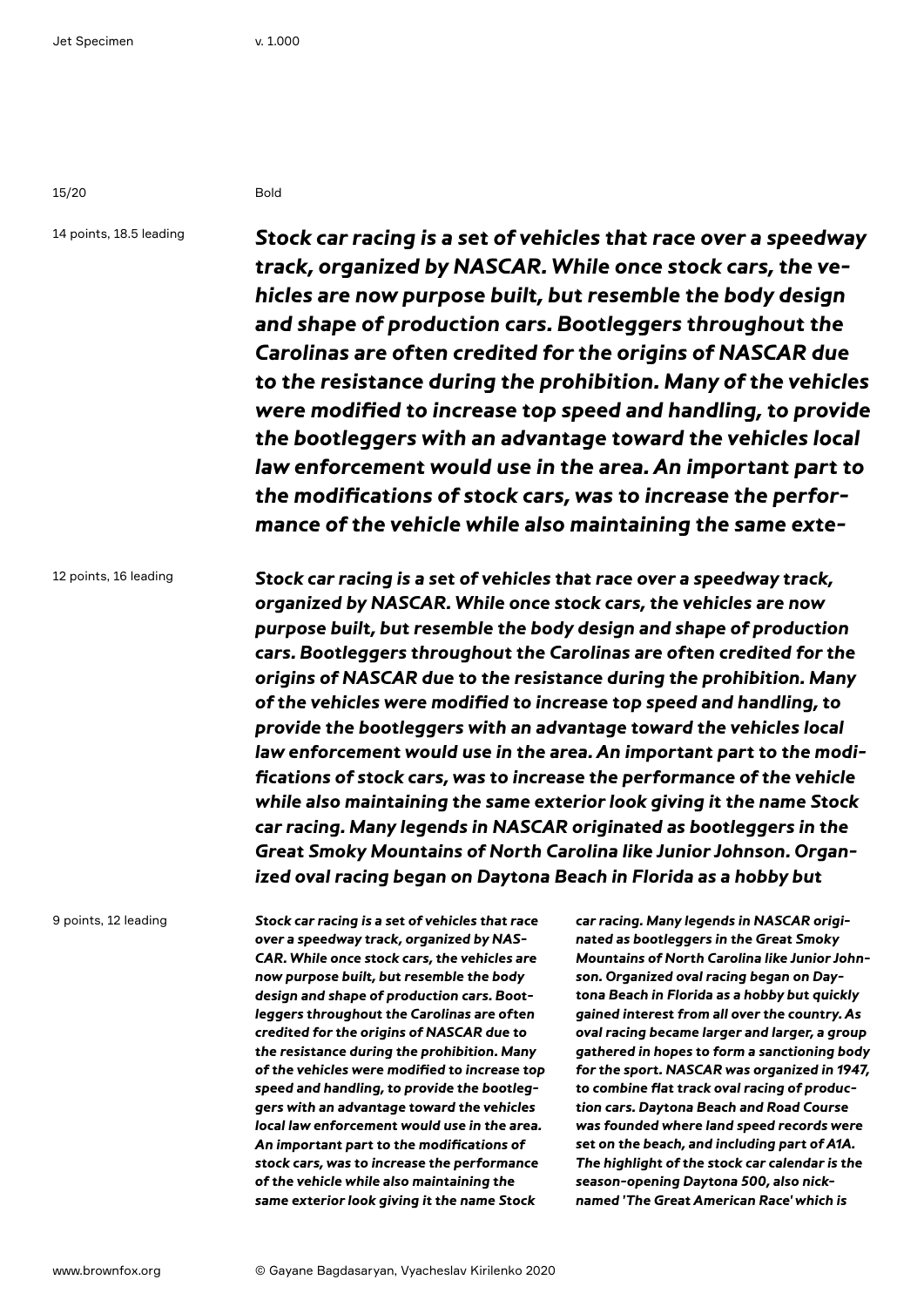16/20 Bold

German, French 9 points, 12 leading

Danish, Spanish 9 points, 12 leading

Czech, Russian 9 points, 12 leading

**Er warf sich auf sein Bett und nahm vom Waschtisch einen schönen Apfel, den er sich gestern abend für das Frühstück vorbereitet hatte. Jetzt war er sein einziges Frühstück und jedenfalls, wie er sich beim ersten großen Bissen versicherte, viel besser, als das Frühstück aus dem schmutzigen Nachtcafé gewesen wäre, das er durch die Gnade der Wächter hätte bekommen können. Er fühlte sich wohl und zuversichtlich, in der Bank versäumte er zwar heute vormittag seinen Dienst, aber das war bei der verhältnismäßig hohen Stellung, die er dort einnahm, leicht entschuldigt. Sollte er die wirkliche Entschuldigung anführen? Er gedachte es zu tun, Würde man ihm nicht glauben, was in diesem** 

**Dersom der ingen evig Bevidsthed var i et Menneske, dersom der til Grund for Alt kun laae en vildt gjærende Magt, der vridende sig i dunkle Lidenskaber frembragte Alt, hvad der var stort og hvad der var ubetydeligt, dersom en bundløs Tomhed, aldrig mættet, skjulte sig under Alt, hvad var da Livet Andet end Fortvivlelse? Dersom det forholdt sig saaledes, dersom der intet helligt Baand var, der sammenknyttede Menneskeheden, dersom den ene Slægt stod op efter den anden som Løvet i Skoven, dersom den ene Slægt afløste den anden som Fuglesangen i Skoven, dersom Slægten gik gjennem Verden, som Skibet gaaer gjennem Havet, som Veiret gjennem Ørkenen, en tankeløs og ufrugtbar** 

**Pocítil tehdy nevysvětlitelnou lásku k té téměř neznámé dívce; zdálo se mu, že je to dítě, které někdo položil do ošatky vytřené smolou a poslal po vodě řeky, aby ji Tomáš vylovil na břeh své postele. Zůstala u něho týden, než se uzdravila, a pak zase odjela do svého města vzdáleného dvě stě kilometrů od Prahy. A tehdy přišla ta chvíle, o které jsem mluvil a která mi připadá jako klíč k jeho životu: stoj í u okna, dívá se do dvora na zdi protěj ších činžáků a přemýšlí: Má ji pozvat do Prahy natrvalo? Bál se té odpovědnosti. Kdyby ji teď k sobě pozval, přijela by za ním, aby mu nabídla celý svůj život. Anebo se j í už nemá hlásit? To by znamenalo, že Tereza zůstane servírkou v restauraci jednoho zapadlého města a on ji už**  **Ma mère, quand il fut question d'avoir pour la première fois M. de Norpois à dîner, ayant exprimé le regret que le Professeur Cottard fût en voyage et qu'elle-même eût entièrement cessé de fréquenter Swann, car l'un et l'autre eussent sans doute intéressé l'ancien Ambassadeur, mon père répondit qu'un convive éminent, un savant illustre, comme Cottard, ne pouvait jamais mal faire dans un dîner, mais que Swann, avec son ostentation, avec sa manière de crier sur les toits ses moindres relations, était un vulgaire esbrouffeur que le Marquis de Norpois eût sans doute trouvé selon son expression, «puant». Or cette réponse de mon père demande quelques mots d'explication, certaines personnes se** 

**Muchos años después, frente al pelotón de fusilamiento, el coronel Aureliano Buendía había de recordar aquella tarde remota en que su padre lo llevó a conocer el hielo. Macondo era entonces una aldea de veinte casas de barro y cañabrava construidas a la orilla de un río de aguas diáfanas que se precipitaban por un lecho de piedras pulidas, blancas y enormes como huevos prehistóricos. El mundo era tan reciente, que muchas cosas carecían de nombre, y para mencionarlas había que señalarías con el dedo. Todos los años, por el mes de marzo, una familia de gitanos desarrapados plantaba su carpa cerca de la aldea, y con un grande alboroto de pitos y timbales daban a conocer los nuevos** 

**Сам Кречмар не только не был Магде противен—он даже нравился ей. У него была мягкая, благородная наружность, от него веяло душистым тальком и хорошим табаком. Разумеется, густое счастье её первой любви было неповторимо. Она запрещала себе вспоминать Мюллера, меловую бледность его щёк, горячий мясистый рот, длинные, всепонимающие руки. Когда она всё-таки вспоминала, как он покинул её, ей сразу опять хотелось выпрыгнуть из окна или открыть газовый кран. Кречмар мог до некоторой степени успокоить её, утолить жар,—как те прохладные листья подорожника, которые так приятно прикладывать к воспалённому месту. А кроме всего**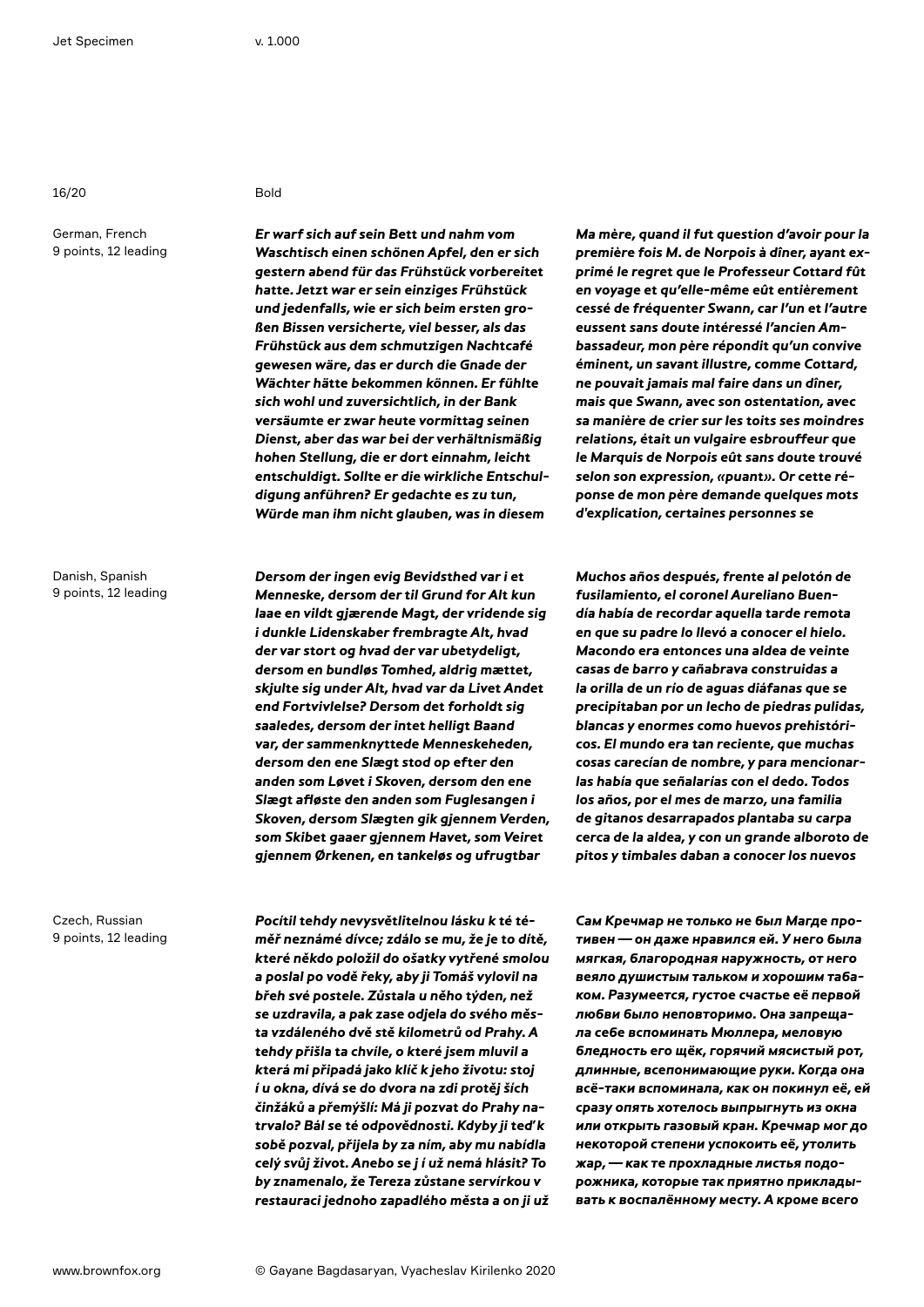17/20 Black

### 48 points, 50 leading

## Stock car racing is a set of vehicles that race over a speedway track

### 36 points, 40 leading

24 points, 28 leading

### Stock car racing is a set of vehicles that race over a speedway track, organized by NASCAR. While once stock cars,

Stock car racing is a set of vehicles that race over a speedway track, organized by NASCAR. While once stock cars, the vehicles are now purpose built, but resemble the body design and shape of production cars. Bootleggers throughout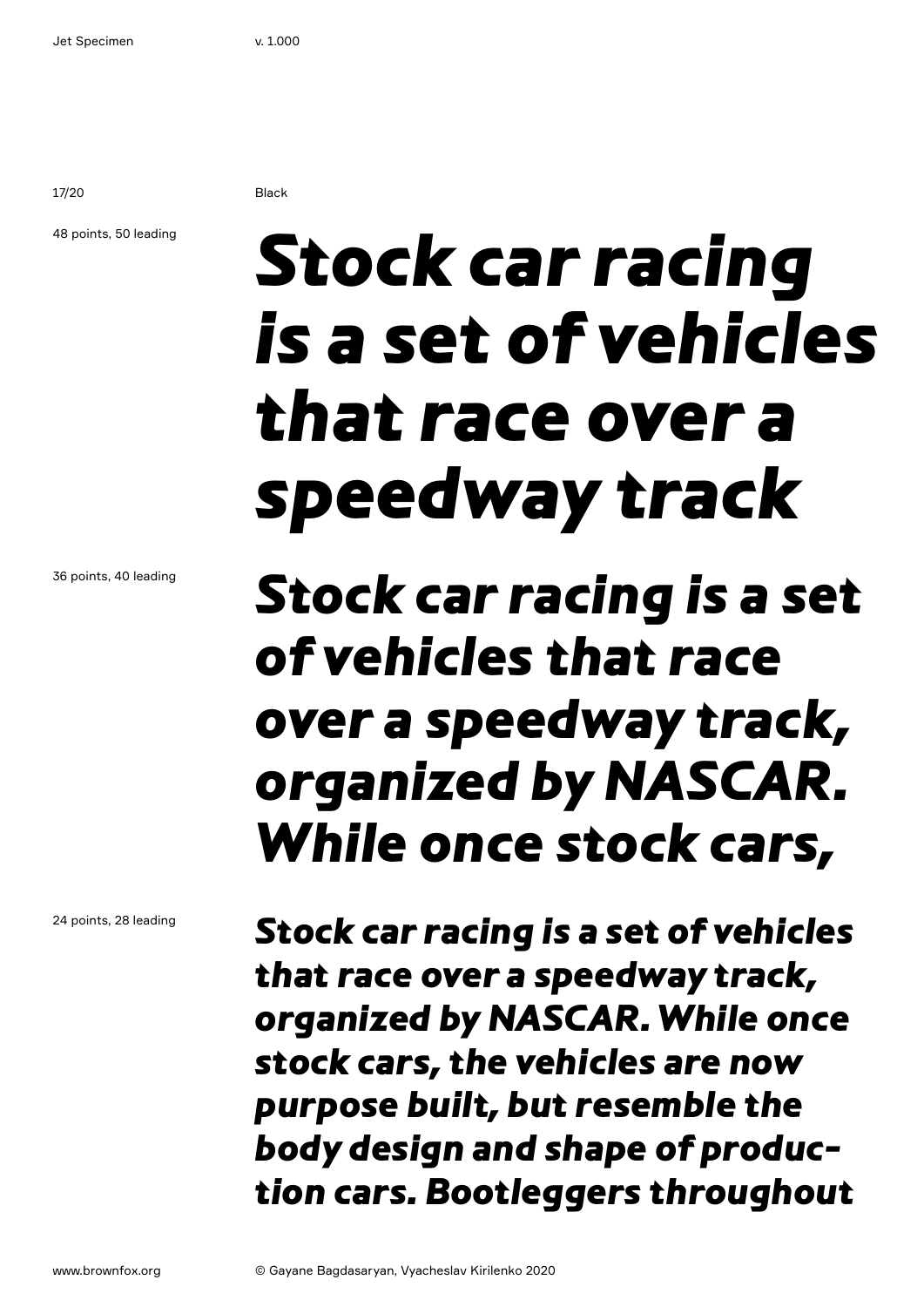18/20 Black

14 points, 18.5 leading

Stock car racing is a set of vehicles that race over a speedway track, organized by NASCAR. While once stock cars, the vehicles are now purpose built, but resemble the body design and shape of production cars. Bootleggers throughout the Carolinas are often credited for the origins of NASCAR due to the resistance during the prohibition. Many of the vehicles were modified to increase top speed and handling, to provide the bootleggers with an advantage toward the vehicles local law enforcement would use in the area. An important part to the modifications of stock cars, was to increase the performance of the vehicle while also maintaining the

12 points, 16 leading

Stock car racing is a set of vehicles that race over a speedway track, organized by NASCAR. While once stock cars, the vehicles are now purpose built, but resemble the body design and shape of production cars. Bootleggers throughout the Carolinas are often credited for the origins of NASCAR due to the resistance during the prohibition. Many of the vehicles were modified to increase top speed and handling, to provide the bootleggers with an advantage toward the vehicles local law enforcement would use in the area. An important part to the modifications of stock cars, was to increase the performance of the vehicle while also maintaining the same exterior look giving it the name Stock car racing. Many legends in NASCAR originated as bootleggers in the Great Smoky Mountains of North Carolina like Junior Johnson. Organized oval racing began on Daytona Beach in Florida as a hobby

9 points, 12 leading

Stock car racing is a set of vehicles that race over a speedway track, organized by NAS-CAR. While once stock cars, the vehicles are now purpose built, but resemble the body design and shape of production cars. Bootleggers throughout the Carolinas are often credited for the origins of NASCAR due to the resistance during the prohibition. Many of the vehicles were modified to increase top speed and handling, to provide the bootleggers with an advantage toward the vehicles local law enforcement would use in the area. An important part to the modifications of stock cars, was to increase the performance of the vehicle while also maintaining the same exterior look giving it the name Stock

car racing. Many legends in NASCAR originated as bootleggers in the Great Smoky Mountains of North Carolina like Junior Johnson. Organized oval racing began on Daytona Beach in Florida as a hobby but quickly gained interest from all over the country. As oval racing became larger and larger, a group gathered in hopes to form a sanctioning body for the sport. NASCAR was organized in 1947, to combine flat track oval racing of production cars. Daytona Beach and Road Course was founded where land speed records were set on the beach, and including part of A1A. The highlight of the stock car calendar is the season-opening Daytona 500, also nicknamed 'The Great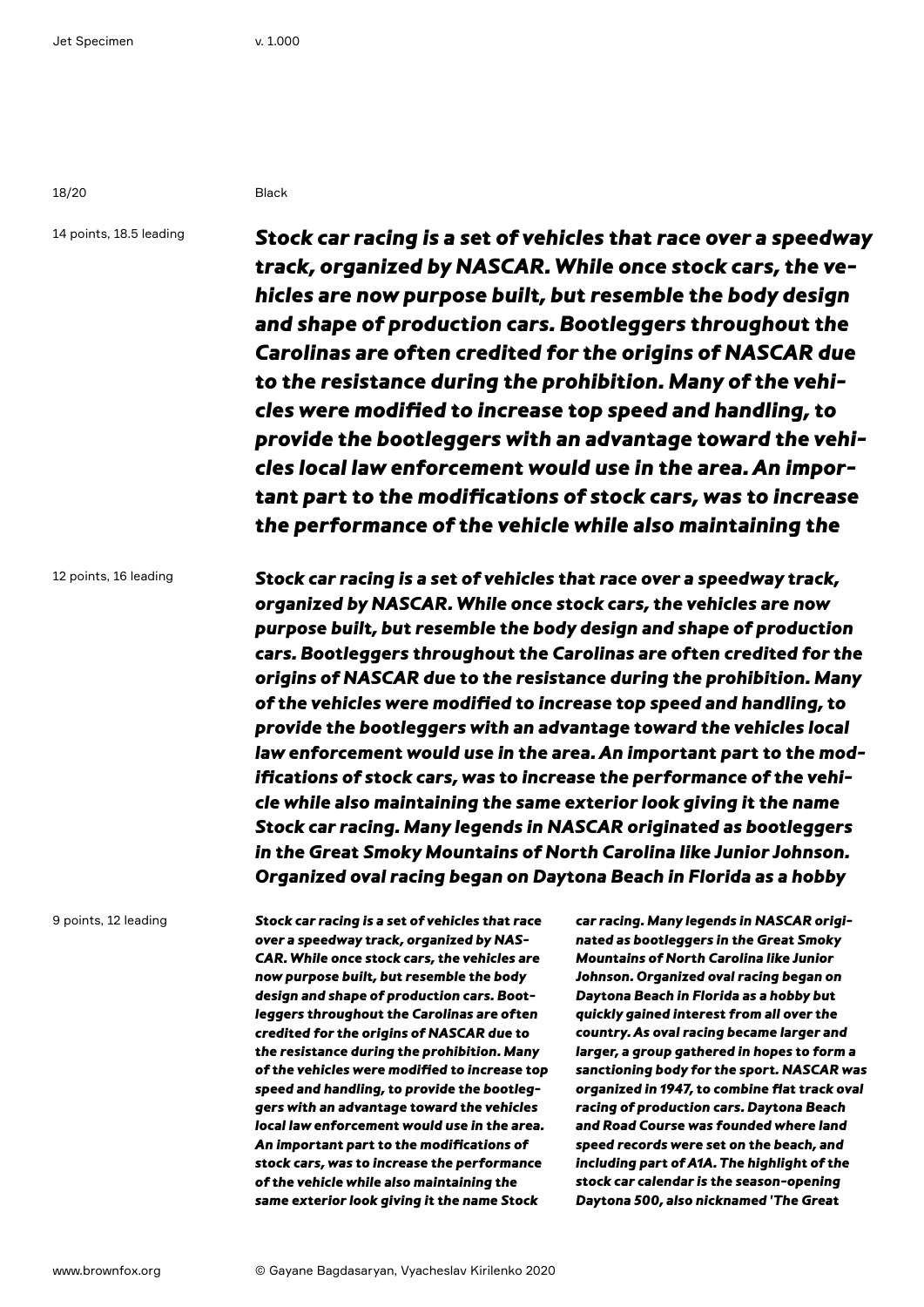19/20 Black

German, French 9 points, 12 leading

Danish, Spanish 9 points, 12 leading

Czech, Russian 9 points, 12 leading

Er warf sich auf sein Bett und nahm vom Waschtisch einen schönen Apfel, den er sich gestern abend für das Frühstück vorbereitet hatte. Jetzt war er sein einziges Frühstück und jedenfalls, wie er sich beim ersten großen Bissen versicherte, viel besser, als das Frühstück aus dem schmutzigen Nachtcafé gewesen wäre, das er durch die Gnade der Wächter hätte bekommen können. Er fühlte sich wohl und zuversichtlich, in der Bank versäumte er zwar heute vormittag seinen Dienst, aber das war bei der verhältnismäßig hohen Stellung, die er dort einnahm, leicht entschuldigt. Sollte er die wirkliche Entschuldigung anführen? Er gedachte es zu tun, Würde man ihm nicht glauben, was

Dersom der ingen evig Bevidsthed var i et Menneske, dersom der til Grund for Alt kun laae en vildt gjærende Magt, der vridende sig i dunkle Lidenskaber frembragte Alt, hvad der var stort og hvad der var ubetydeligt, dersom en bundløs Tomhed, aldrig mættet, skjulte sig under Alt, hvad var da Livet Andet end Fortvivlelse? Dersom det forholdt sig saaledes, dersom der intet helligt Baand var, der sammenknyttede Menneskeheden, dersom den ene Slægt stod op efter den anden som Løvet i Skoven, dersom den ene Slægt afløste den anden som Fuglesangen i Skoven, dersom Slægten gik gjennem Verden, som Skibet gaaer gjennem Havet, som Veiret gjennem Ørkenen, en tankeløs og ufrugtbar

Pocítil tehdy nevysvětlitelnou lásku k té téměř neznámé dívce; zdálo se mu, že je to dítě, které někdo položil do ošatky vytřené smolou a poslal po vodě řeky, aby ji Tomáš vylovil na břeh své postele. Zůstala u něho týden, než se uzdravila, a pak zase odjela do svého města vzdáleného dvě stě kilometrů od Prahy. A tehdy přišla ta chvíle, o které jsem mluvil a která mi připadá jako klíč k jeho životu: stoj í u okna, dívá se do dvora na zdi protěj ších činžáků a přemýšlí: Má ji pozvat do Prahy natrvalo? Bál se té odpovědnosti. Kdyby ji teď k sobě pozval, přijela by za ním, aby mu nabídla celý svůj život. Anebo se j í už nemá hlásit? To by znamenalo, že Tereza zůstane servírkou v restauraci jednoho zaMa mère, quand il fut question d'avoir pour la première fois M. de Norpois à dîner, ayant exprimé le regret que le Professeur Cottard fût en voyage et qu'elle-même eût entièrement cessé de fréquenter Swann, car l'un et l'autre eussent sans doute intéressé l'ancien Ambassadeur, mon père répondit qu'un convive éminent, un savant illustre, comme Cottard, ne pouvait jamais mal faire dans un dîner, mais que Swann, avec son ostentation, avec sa manière de crier sur les toits ses moindres relations, était un vulgaire esbrouffeur que le Marquis de Norpois eût sans doute trouvé selon son expression, «puant». Or cette réponse de mon père demande quelques mots d'explication,

Muchos años después, frente al pelotón de fusilamiento, el coronel Aureliano Buendía había de recordar aquella tarde remota en que su padre lo llevó a conocer el hielo. Macondo era entonces una aldea de veinte casas de barro y cañabrava construidas a la orilla de un río de aguas diáfanas que se precipitaban por un lecho de piedras pulidas, blancas y enormes como huevos prehistóricos. El mundo era tan reciente, que muchas cosas carecían de nombre, y para mencionarlas había que señalarías con el dedo. Todos los años, por el mes de marzo, una familia de gitanos desarrapados plantaba su carpa cerca de la aldea, y con un grande alboroto de pitos y timbales daban a conocer los nuevos

Сам Кречмар не только не был Магде противен—он даже нравился ей. У него была мягкая, благородная наружность, от него веяло душистым тальком и хорошим табаком. Разумеется, густое счастье её первой любви было неповторимо. Она запрещала себе вспоминать Мюллера, меловую бледность его щёк, горячий мясистый рот, длинные, всепонимающие руки. Когда она всё-таки вспоминала, как он покинул её, ей сразу опять хотелось выпрыгнуть из окна или открыть газовый кран. Кречмар мог до некоторой степени успокоить её, утолить жар,—как те прохладные листья подорожника, которые так приятно прикладывать к воспалённому месту. А кроме